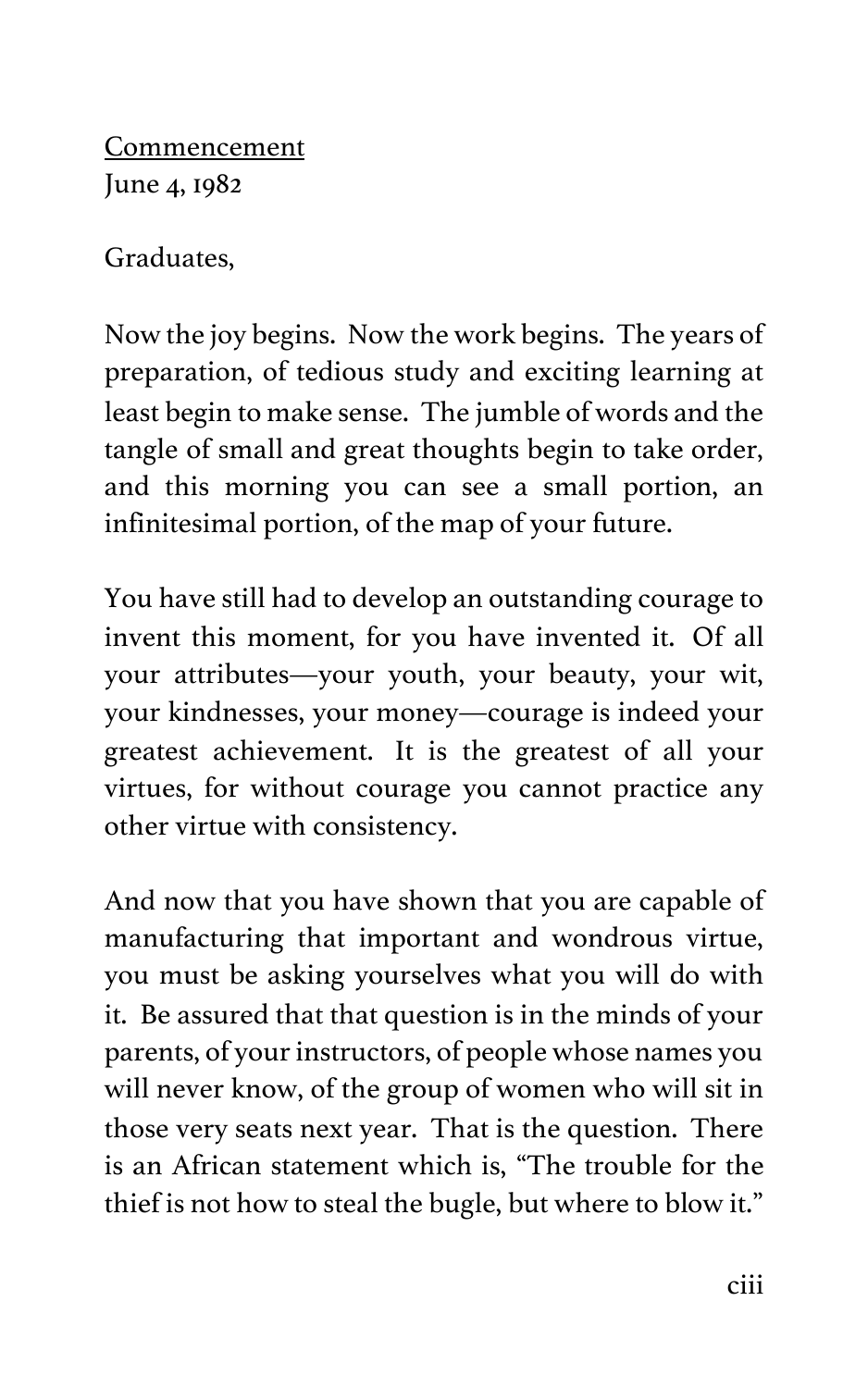Since you have worked this hard, since you have also been greatly blessed, since you are here, you have developed a marvelous level of courage, and the question then which you must ask yourself , I think, is will you really do the job which is to be done: Make this country more than it is today, more than what James Baldwin called "these yet to be United States."

It takes a phenomenal amount of courage. For around this world, your world, my world, there are conflicts, brutalities, humiliations, terrors, murders, around this world. You can almost take any Rand McNally map and close your eyes and just point, and you will find there are injustices, but in your country, particularly in your country, young women, you have, as the old folks say, your work cut out for you. For fascism is on the rise, and be assured of it, sexism, racism, ageism, every vulgarity against the human spirit is on the rise. And this is what you have inherited.

However, on the other hand, what you have first is your courage. You may lean against it, it will hold you up, you have that. And the joy of achievement, the ecstasy of achievement. It enlightens and lightens at the same time. It is a marvelous thing. Today, your joy begins, today your work begins. You are phenomenal. I believe that women are phenomenal. I know us to be.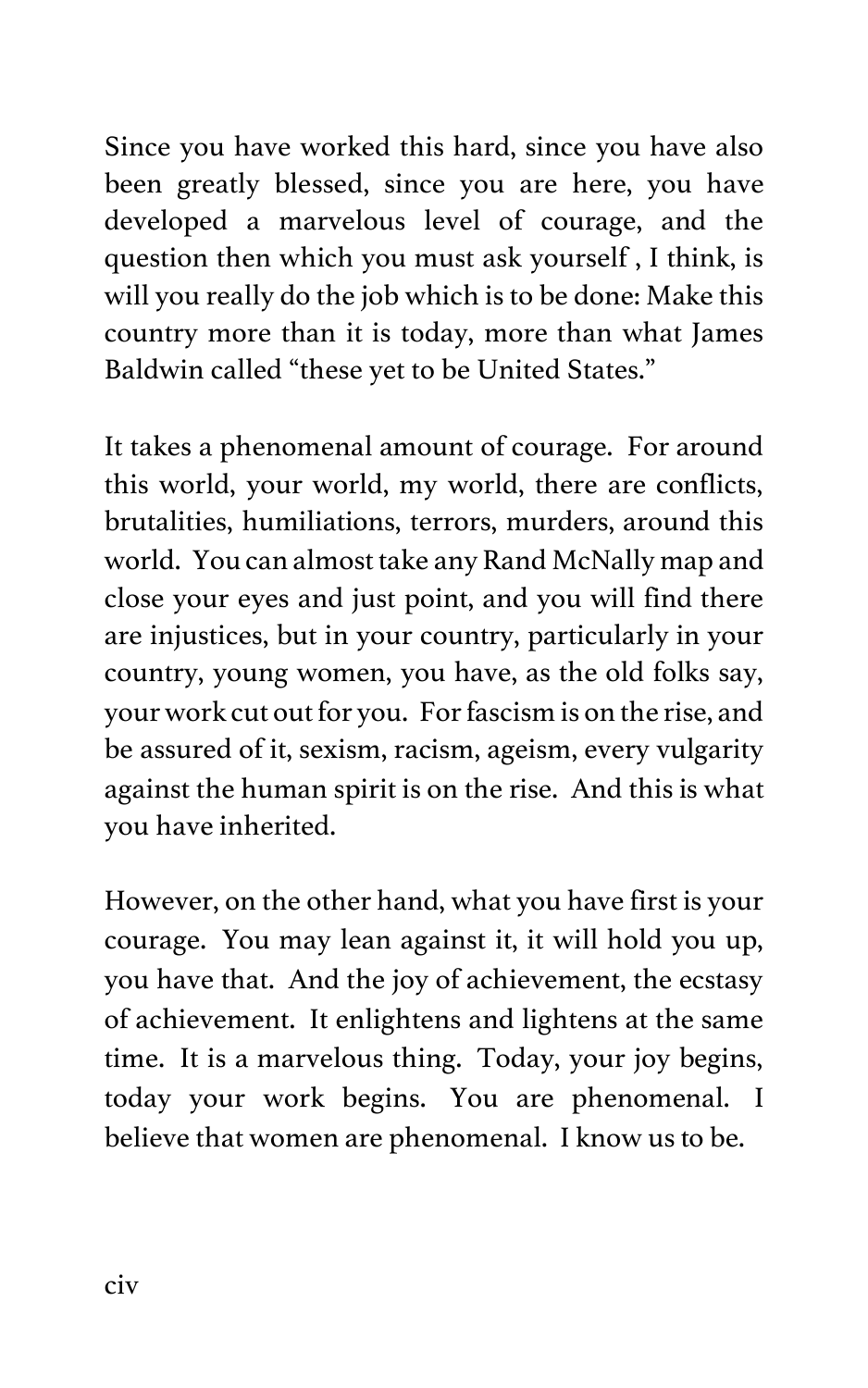This is a poem called "Phenomenal Woman". I wrote the poem for black women and white women and Asian and Hispanic women, Native American woman…I wrote if for fate women, women who may have posed for the before pictures in Weight Watchers. I wrote if for anorexics. I wrote if for all of us, for women in kibbutzim and burgher women, women on the pages and the front covers of Vogue and Essence magazine and Ebony magazine. For we are phenomenal.

Now, I know that men are phenomenal too, because I, like you, have been told that 98% of all the species which have lived on this little blob of spit and sand are now extinct. And I know nature afforded them balance, so Gentlemen, I accept your phenomenal nature. But I will tell you this—you will have to write your own poem.

It is upon you to increase your virtue, the virtue of courage—it is upon you. You will be challenged mightily, and you will fall many times.

It is upon you to increase your virtue, the virtue of courage—it is upon you. You will be challenged mightily, and you will fall many times. But it is important to remember that it may be necessary to encounter defeat, I don't know. But I do know that a diamond, one of the most precious elements in this planet, certainly one in many ways the hardest, is the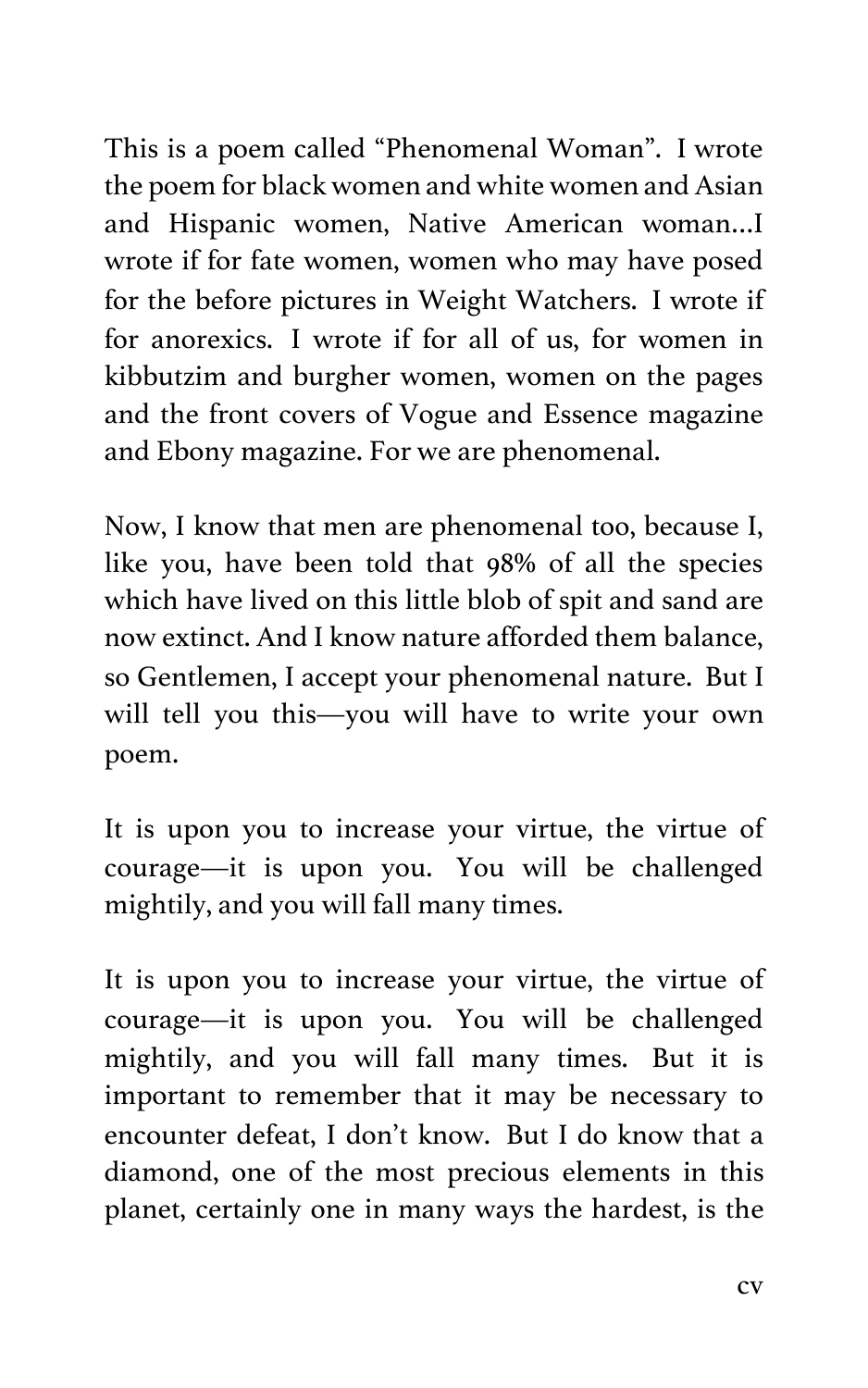result of extreme pressure, and time. Under less pressure, it's crystal. Less pressure than that, its coal, less than that, its fossilized leaves are just plain dirt.

You must encounter, confront life. Life loves the liver of it, ladies. It is for you to increase your virtues. There is that in the human spirit which will not be gunned down even by death. There is no person here who is over one year old who hasn't slept with fear, or pain or loss or grief, or terror, and yet we have all arisen, have made whatever absolutions we were able to, or chose to, dressed, and said to other human beings, "Good morning. How are you? Fine, thanks."

Therein lies our chance toward nobleness—not nobility—but nobleness, the best of a human being is in that ability to overcome.

## *Still I Rise*

You may write me down in history With your bitter, twisted lies, You may tread me in the very dirt But still, like dust, I'll rise. Does my sassiness upset you? Why are you beset with gloom? 'Cause I walk like I've got oil wells Pumping in my living room.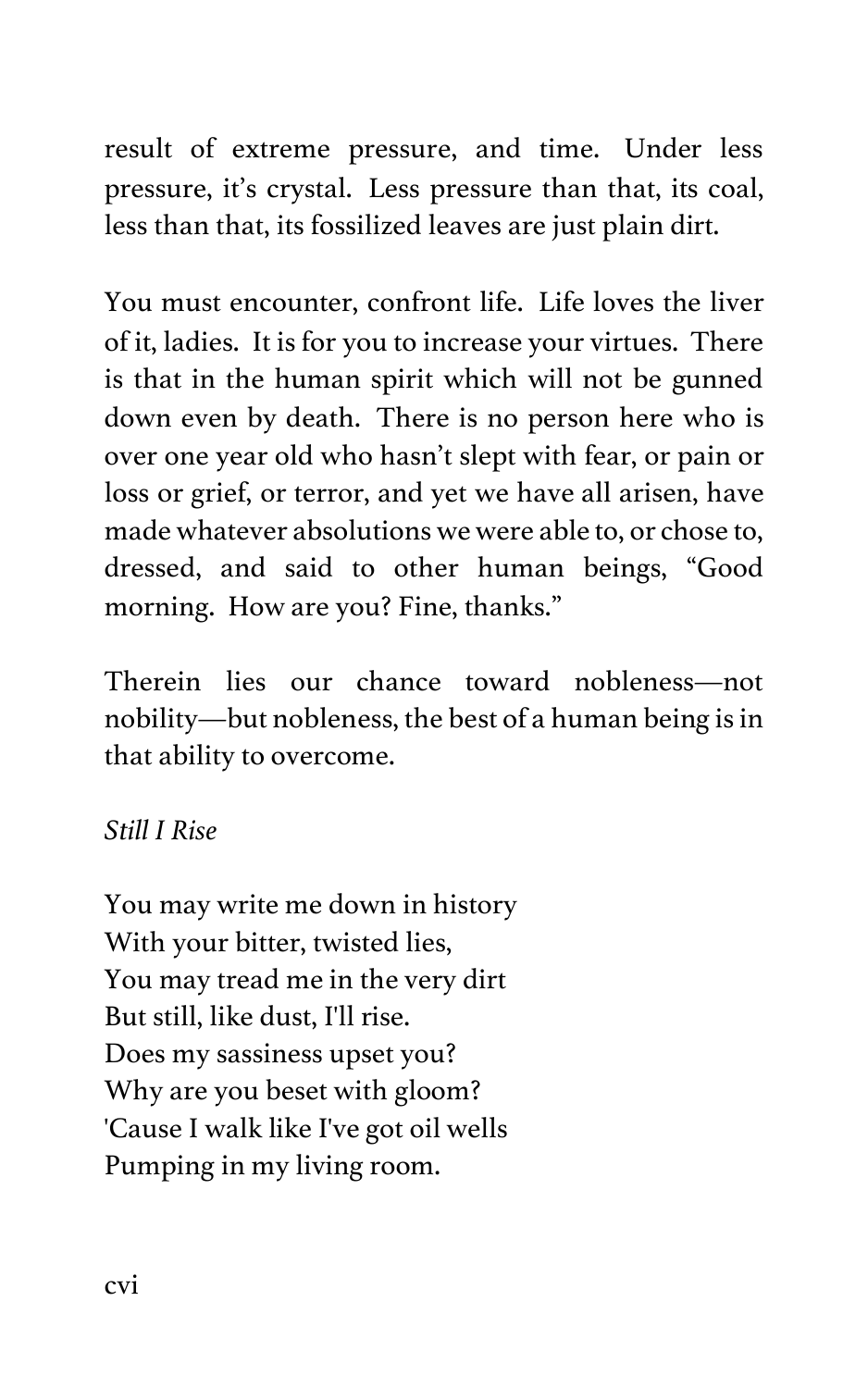Just like moons and like suns, With the certainty of tides, Just like hopes springing high, Still I'll rise.

Did you want to see me broken? Bowed head and lowered eyes? Shoulders falling down like teardrops. Weakened by my soulful cries. Does my haughtiness offend you? Don't you take it awful hard 'Cause I laugh like I've got gold mines Diggin' in my own back yard. You may shoot me with your words, You may cut me with your eyes, You may kill me with your hatefulness, But still, like air, I'll rise.

Does my sexiness upset you? Does it come as a surprise That I dance like I've got diamonds At the meeting of my thighs? Out of the huts of history's shame I rise

Up from a past that's rooted in pain I rise

I'm a black ocean, leaping and wide,